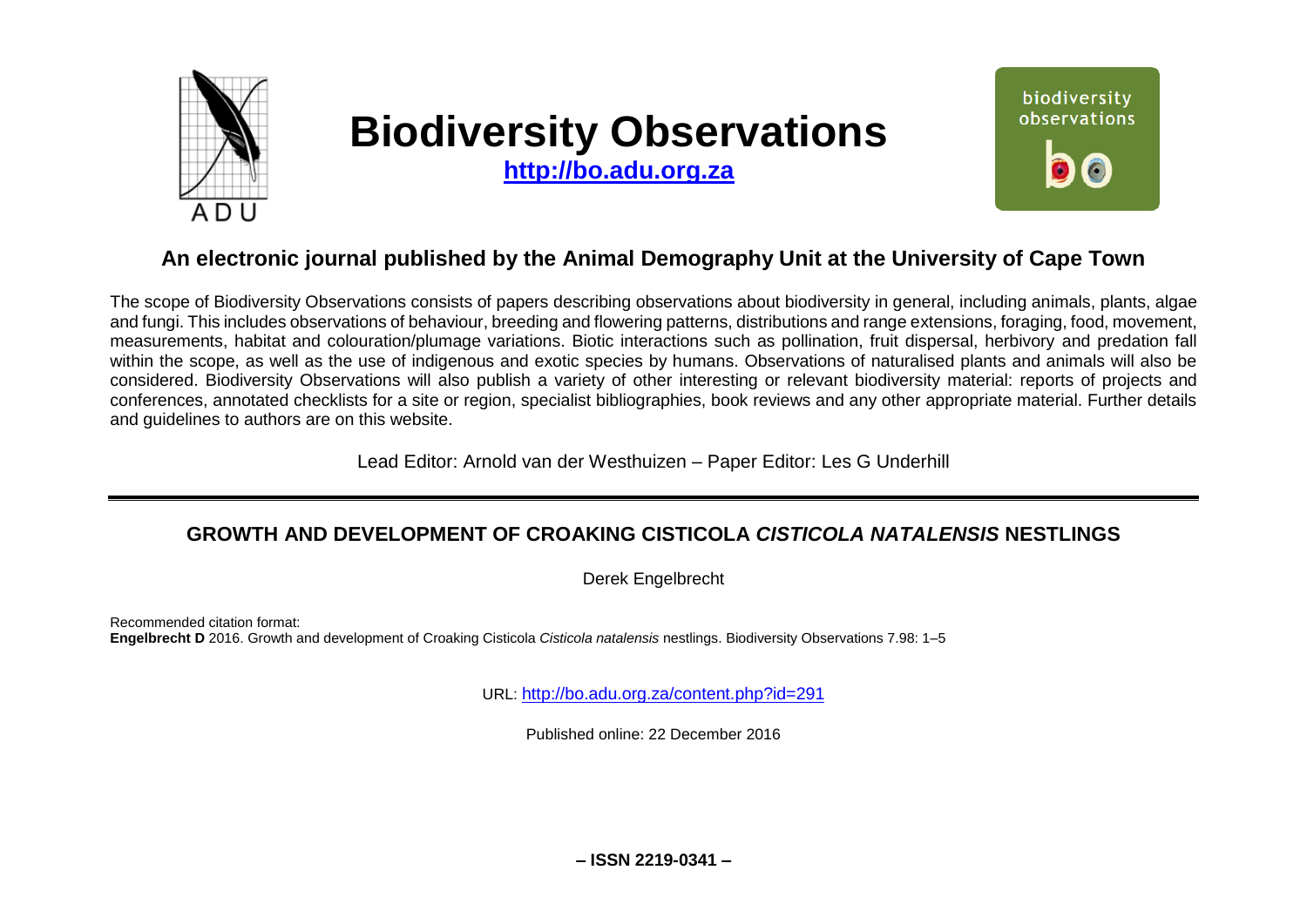

### **BREEDING BIOLOGY**

## **GROWTH AND DEVELOPMENT OF CROAKING CISTICOLA** *CISTICOLA NATALENSIS* **NESTLINGS**

*Derek Engelbrecht*

Department of Biodiversity, University of Limpopo, Private Bag X1106, SOVENGA, 0727

Email: derek.engelbrecht@ul.ac.za

#### **Introduction**

The unusually large size and the characteristic call of the Croaking Cisticola *Cisticola natalensis* arguably make it one of the more distinctive species in the family. Croaking Cisticolas are common and widespread throughout grasslands, savannas and the edges of seasonal wetlands in Africa, inhabiting open areas with coarse, tall grass and scattered bushes (Erard et al. 1997; Ryan & Dean 2006). As with many other cisticolas, its biology is poorly known and mainly based on anecdotal observations. With an incubation period of 18 days and nestling period of 13–16 days, its nesting cycle seems unusually protracted for a cisticola (Erard et al. 1997; Ryan & Dean 2006).

Here I describe for the first time the growth and development of Croaking Cisticola nestlings at a single nest. Knowledge of nestling development is important for future studies where nestling age estimates are required (e.g. daily survival estimates) and provides valuable insight into the overall adaptive nesting strategies of birds.



*Figure 1. The nest of the Croaking Cisticola with two hatchlings and two eggs. Note the liberal use of "woolly" lining typical of the species.*

#### **Methods**

On 8 January 2016, a Croaking Cisticola nest containing four eggs were found in the grasslands adjacent to Haenertsburg (23°56'S; 29°56'E), South Africa. The nest was visited on alternate days to determine the hatching date. On 21 January 2016 at 08h10, two eggs had hatched, one egg was pipped and in the process of hatching and the remaining egg was still intact (Figure 1).

Growth and development of nestlings were recorded on alternate days until they were 10 days old. After day 10 the nest was inspected from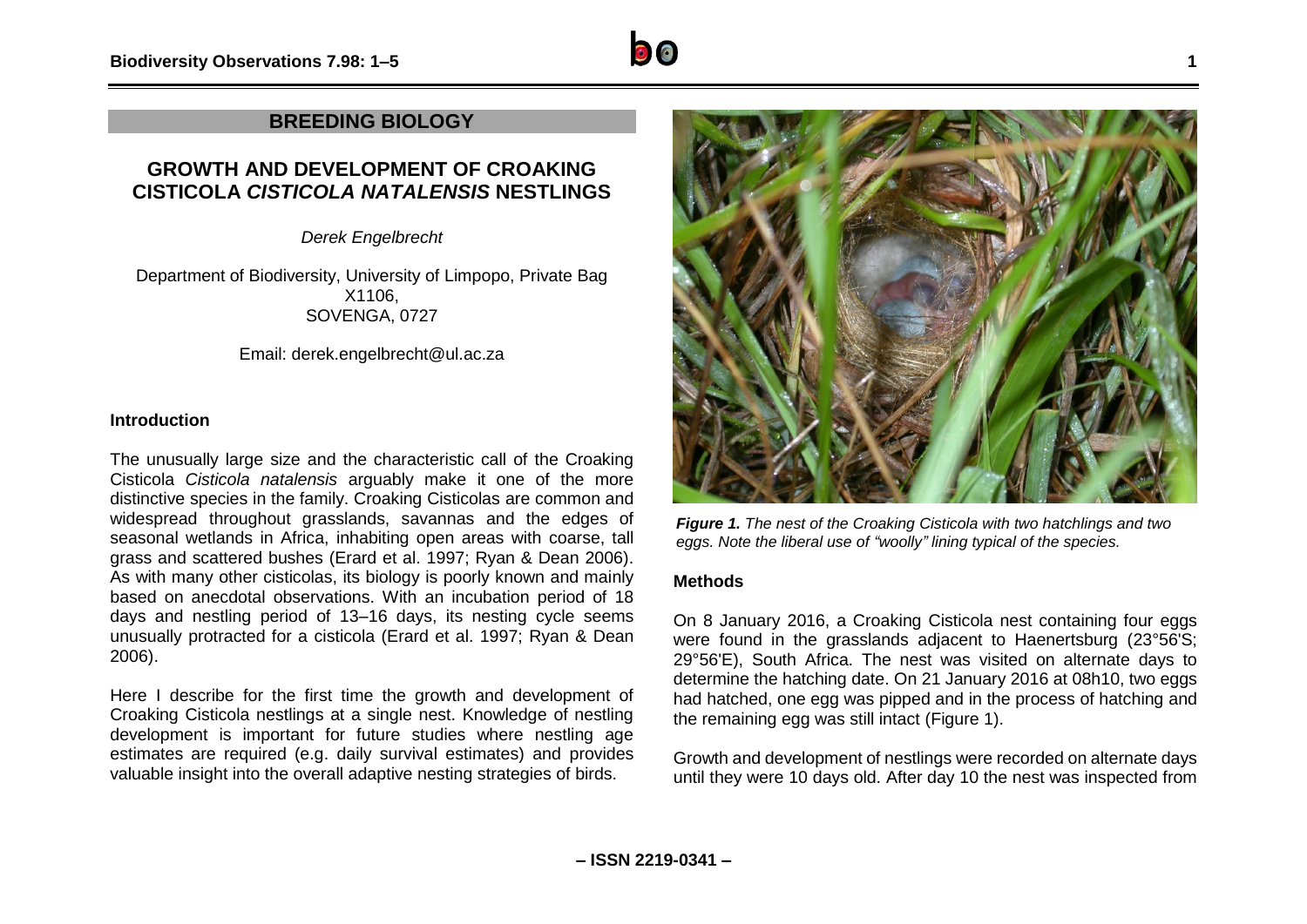

(i) plumage development,

 $(iii)$  increase in mass (g) measured with a portable digital electronic scale,

(iii) increase in tarsus length (mm), and

(iv) length of the wing chord (mm) as described by de Beer *et al.* (2001).

The growth rate of each nestling was determined by fitting a logistic equation of the form:  $x(t) = A/(1 + \exp[-K(t - t))]$ , where  $x(t)$  is the mass or length at age *t*, *A* is the asymptote of the growth curve, *K* is the growth rate constant, and *ti* is the age (days) at the inflection point of the growth curve (using the logistic growth curve, this occurs when half of the value of the asymptote has been reached (Ricklefs 1967)). The  $t_{10-90}$ , i.e. the time (days) required to undertake growth from 10% to 90% of the asymptote, was also estimated. For the logistic growth curve this can be calculated as  $t_{10-90} = 4.394/K$ . All statistical analyses were performed using Microsoft Excel for Windows.

#### **Results and discussion**

The nestlings hatched asynchronously, with three nestlings hatching on 21 January 2016 and the fourth nestling on 22 January 2016. This is consistent with the pattern of onset of contact incubation commencing with laying of the third or penultimate egg in some cisticolas (Erard et al. 1997; Engelbrecht & Dippenaar 2005; Engelbrecht & van Tonder 2009). Most cisticolas commence with incubation upon clutch completion (Ryan 2006). *Nestling development*



*Figure 2. Croaking Cisticola nestlings aged one day (#3) and two days (#1, 2 and 4) days*

Newly hatched nestlings (day 0) were naked and blind with a pale flesh-coloured skin. The two newly hatchlings weighed 1.30 g and 1.35 g respectively. The bill was a yellowish-horn colour and the gape flanges a slightly paler, yellow colour. The inside of the mouth was a pale, fleshy-pink colour and there were two posterolateral tongue spots and no spots at the bill tips. Figure 2 shows one- and two-day old nestlings. Apart from size, there is no obvious difference in the appearance of a newly hatched and a one-day old nestling. The size discrepancy between one- and two-day old nestlings is clearly visible in Figure 2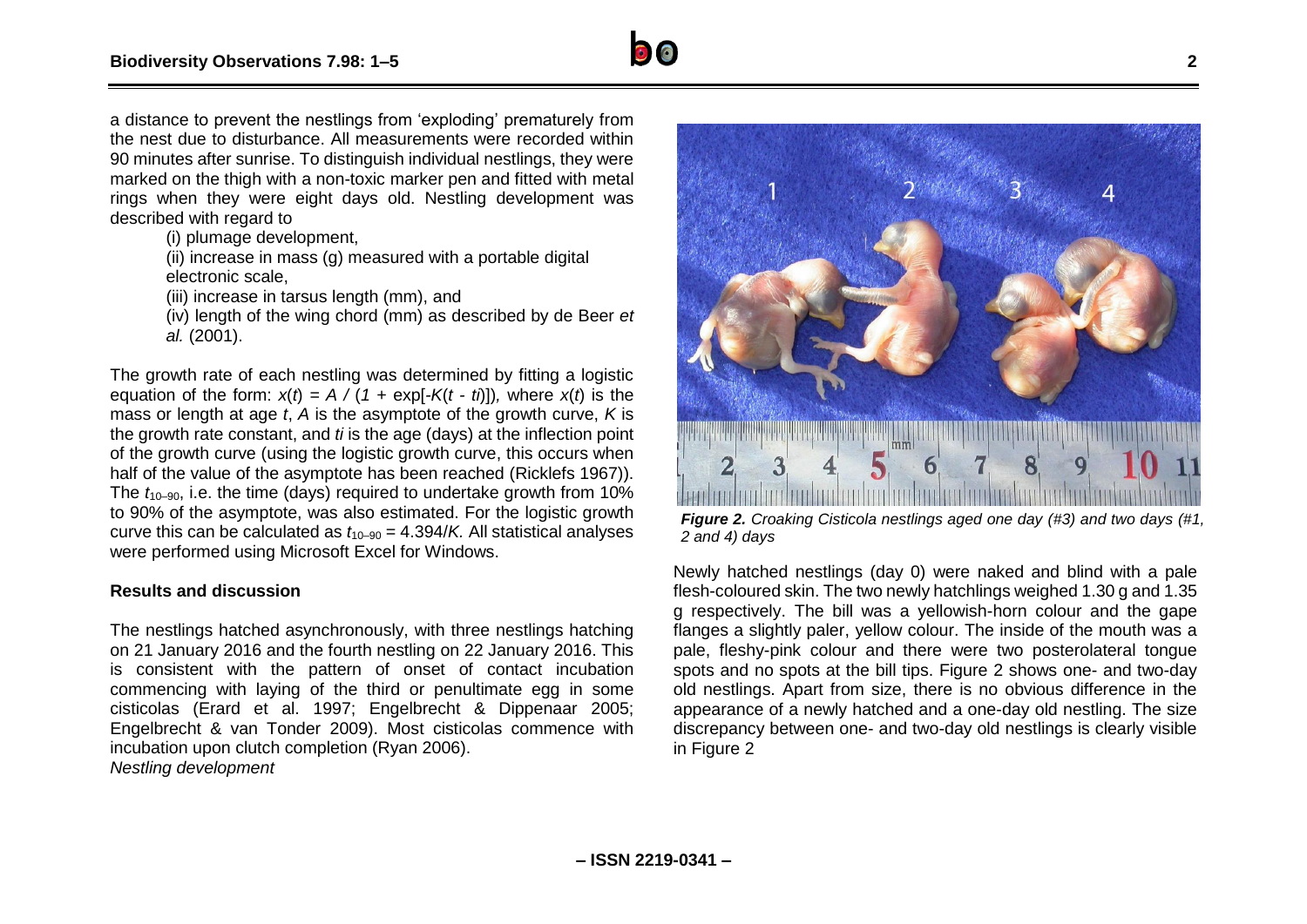



*Figure 3. A 10-day old Croaking Cisticola nestling*

.At two days of age, individual dermal papillae were clearly visible under the skin and the feather tracts appeared as darkened areas under the skin (Figure 2). The remiges, mainly the secondaries but some proximal primaries, appeared as minute, stubby quills (Figure 2, #2). The eyes were still closed. At three days of age the eyes were still closed but tiny eye-slits were visible. The skin had become a darker pinkish colour, the upper mandible became a darker, brownish-horn colour and the remiges erupted through the skin (in pin) but none of the other tracts yet. Most tracts had at least some feathers in pin on day four and the eyes were open but the nestlings preferred to keep

their eyes open as slits. The feathers continued to grow on days five and six and the eyes were held mostly open from day five onwards. On day seven the first remiges and secondary coverts began to emerge from their sheaths (in brush). On day eight all the tracts had most of their feathers in brush but all the feathers on the capital tract and ventral cervical region were still in pin. All of the tracts, except the capital and ventral cervical region, were in brush on day 10, although the primary coverts had only just started emerging from their sheaths (Figure 3). Upon fledging on day 13 all the feathers were well in brush.

#### *Growth*

The growth patterns for increase in mass, and growth of the tarsus and wing chord are presented in Figures 4–6. The youngest nestling disappeared after day five and its growth data were therefore not included in the analyses of data. The means of the growth parameters of the remaining three nestlings are presented in Table 1.

Growth was fast, averaging  $K = 0.32$ , but similar to the growth rate of Tinkling Cisticola nestlings (Engelbrecht & van Tonder 2009). The  $t_{10-90}$  estimates show that most growth is completed at or shortly after fledging for the parameters recorded. This trend was also observed for the Desert and Tinkling Cisticola *Cisticola rufilatus* (Engelbrecht & Dippenaar 2005; Engelbrecht & van Tonder 2009).

*Table 1. Means of the parameters of the logistic growth curve for the increase in mass and growth of the tarsus and wing chord of three Croaking Cisticola nestlings.* 

|             |                   |      |      | $I_{10-90}$ |
|-------------|-------------------|------|------|-------------|
| Mass (g)    | 24.47             | 0.33 | 7.97 | 13.50       |
| Tarsus (mm) | 22.87             | 0.32 |      | 19.07       |
| Wing (mm)   | 24.7 <sub>1</sub> | 0.31 | 8.18 | 12.28       |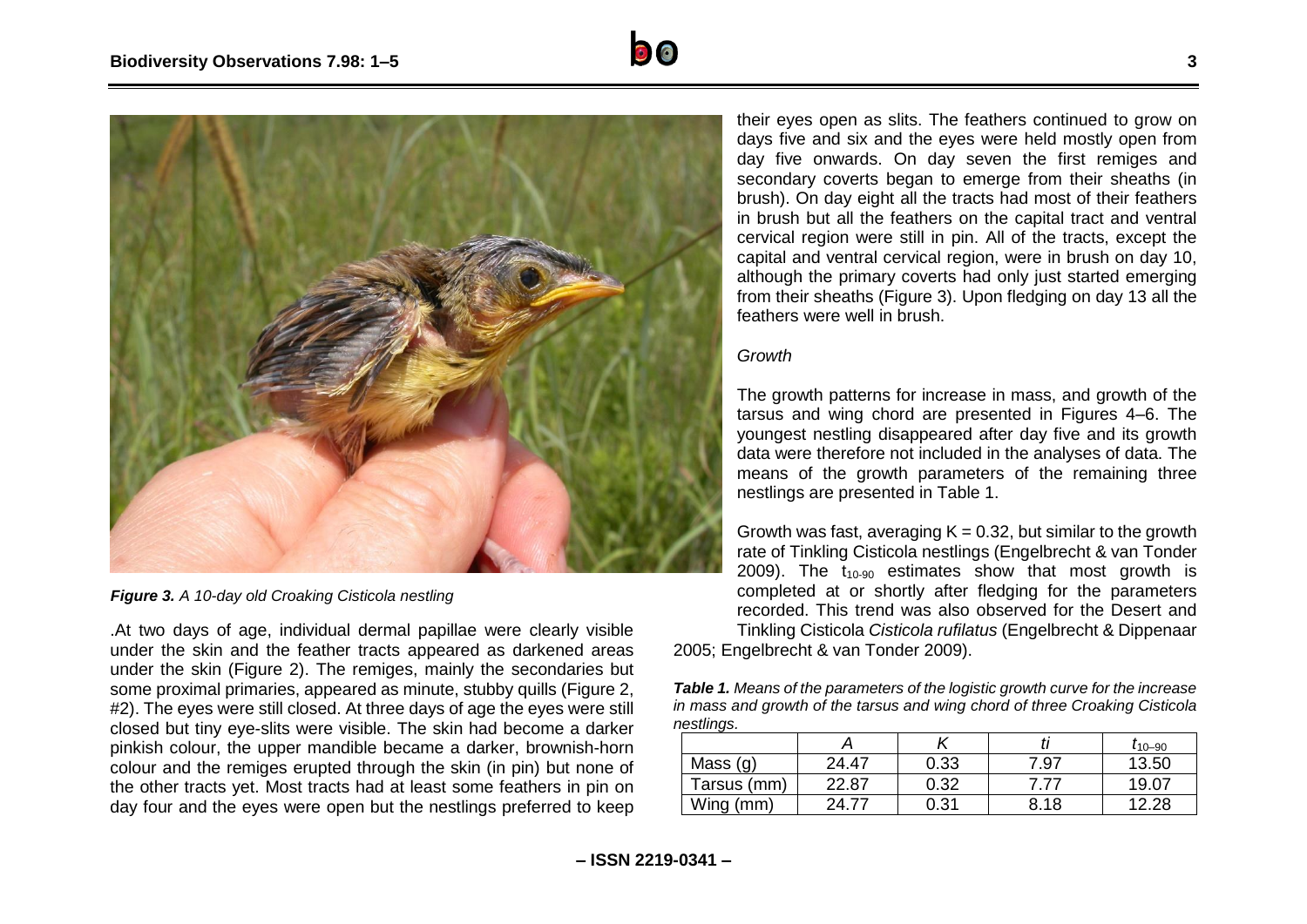

*Figure 4. Growth patterns for increase in mass of three Croaking Cisticola nestlings. Means for adult males and females are shown.*

#### *Nestling behaviour*

From about day five onwards the nestlings made a harsh hissing call when disturbed. This anti-predation strategy presumably serves to startle any potential predators and is typical of many cistocolid nestlings (Engelbrecht & Dippenaar 2005; Ryan & Dean 2006; Engelbrecht & van Tonder 2009). There was little, if any, interaction amongst the nestlings and they generally lay silently and motionless, with their heads tucked tightly into the wall of the nest. There was no build-up of faecal matter in the nest during the course of the nestling period. The female either consumed the faecal sacs or carried it away from the nest, but in the latter stages of the nestling period, I observed



*Figure 5. Growth patterns for increase in the length of the tarsus of three Croaking Cisticola nestlings*. Means for adult males and females are shown.

nestlings defecating over the rim of the nest entrance. The nestlings fledged around mid-morning on 3 February 2016.

In conclusion, although these findings are based on nestlings in a single nest, it presents the first detailed information of the growth and development of Croaking Cisticola nestlings and may serve as a baseline for inter- and intraspecific comparisons of the growth and development of cisticolas.